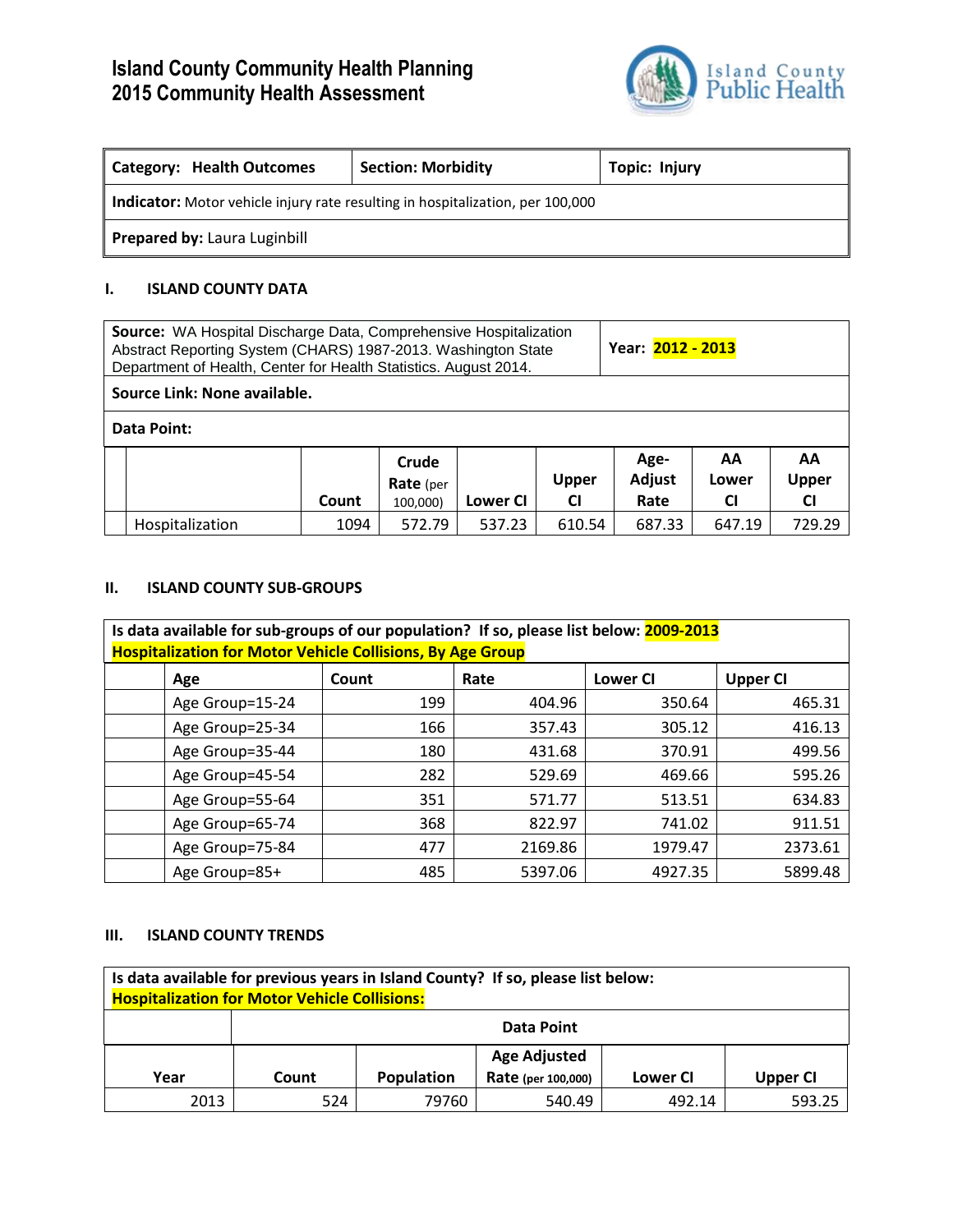| 2012 | 570 | 79407 | 605.88 | 554.3  | 661.88 |
|------|-----|-------|--------|--------|--------|
| 2011 | 480 | 78855 | 530.31 | 481.41 | 583.66 |
| 2010 | 523 | 78547 | 567.36 | 517.64 | 621.39 |
| 2009 | 504 | 78778 | 559.84 | 510.18 | 613.76 |
| 2008 | 494 | 78585 | 541.46 | 493.49 | 593.52 |
| 2007 | 484 | 78265 | 558.04 | 508.13 | 612.07 |
| 2006 | 497 | 77229 | 583.67 | 532.46 | 638.97 |
| 2005 | 481 | 75990 | 581.83 | 530.19 | 637.58 |
| 2004 | 486 | 74588 | 612.22 | 558.28 | 670.33 |
| 2003 | 504 | 73668 | 645.4  | 589.69 | 705.27 |
| 2002 | 467 | 73189 | 618.97 | 563.66 | 678.48 |
| 2001 | 394 | 72097 | 525.95 | 474.94 | 581.13 |
| 2000 | 365 | 58237 | 630.24 | 567    | 698.91 |
| 1999 | 304 | 57803 | 540.17 | 480.86 | 605.13 |
| 1998 | 306 | 57508 | 554.25 | 493.47 | 620.91 |
| 1997 | 282 | 57427 | 515.71 | 456.75 | 580.76 |
| 1996 | 295 | 56949 | 546    | 484.7  | 613.64 |
| 1995 | 352 | 56168 | 678.17 | 607.71 | 755.37 |
| 1994 | 327 | 56564 | 620.83 | 553.98 | 694.51 |
| 1993 | 325 | 55313 | 655.44 | 584.19 | 734.06 |
| 1992 | 320 | 55605 | 619.53 | 551.25 | 695.23 |
| 1991 | 321 | 54508 | 642.05 | 570.84 | 721.15 |
| 1990 | 344 | 52859 | 722.96 | 645.14 | 809.05 |

### **IV. WASHINGTON STATE**

| Source: WA Hospital Discharge Data, Comprehensive Hospitalization<br>Abstract Reporting System (CHARS) 1987-2013. Washington State<br>Department of Health, Center for Health Statistics. August 2014. |                              |       |                                       |          |                           | Year: 2012 - 2013      |                          |                                 |
|--------------------------------------------------------------------------------------------------------------------------------------------------------------------------------------------------------|------------------------------|-------|---------------------------------------|----------|---------------------------|------------------------|--------------------------|---------------------------------|
|                                                                                                                                                                                                        | Source Link: None available. |       |                                       |          |                           |                        |                          |                                 |
|                                                                                                                                                                                                        | Data Point:                  |       |                                       |          |                           |                        |                          |                                 |
|                                                                                                                                                                                                        |                              | Count | Crude<br><b>Rate</b> (per<br>100,000) | Lower CI | <b>Upper</b><br><b>CI</b> | Age-<br>Adjust<br>Rate | AA<br>Lower<br><b>CI</b> | AA<br><b>Upper</b><br><b>CI</b> |
|                                                                                                                                                                                                        | Hospitalization              | 97013 | 677.93                                | 673.6    | 682.28                    | 708.12                 | 703.67                   | 712.59                          |

# **V. UNITED STATES**

| Source: Centers for Disease Control and Prevention. Web-based Injury Statistics Query<br>and Reporting System (WISQARS) [Online]. (2003). National Center for Injury Prevention<br>and Control, Centers for Disease Control and Prevention (producer). Available from: URL: | Year: 2012 |
|-----------------------------------------------------------------------------------------------------------------------------------------------------------------------------------------------------------------------------------------------------------------------------|------------|
| www.cdc.gov/ncipc/wisqars.                                                                                                                                                                                                                                                  |            |